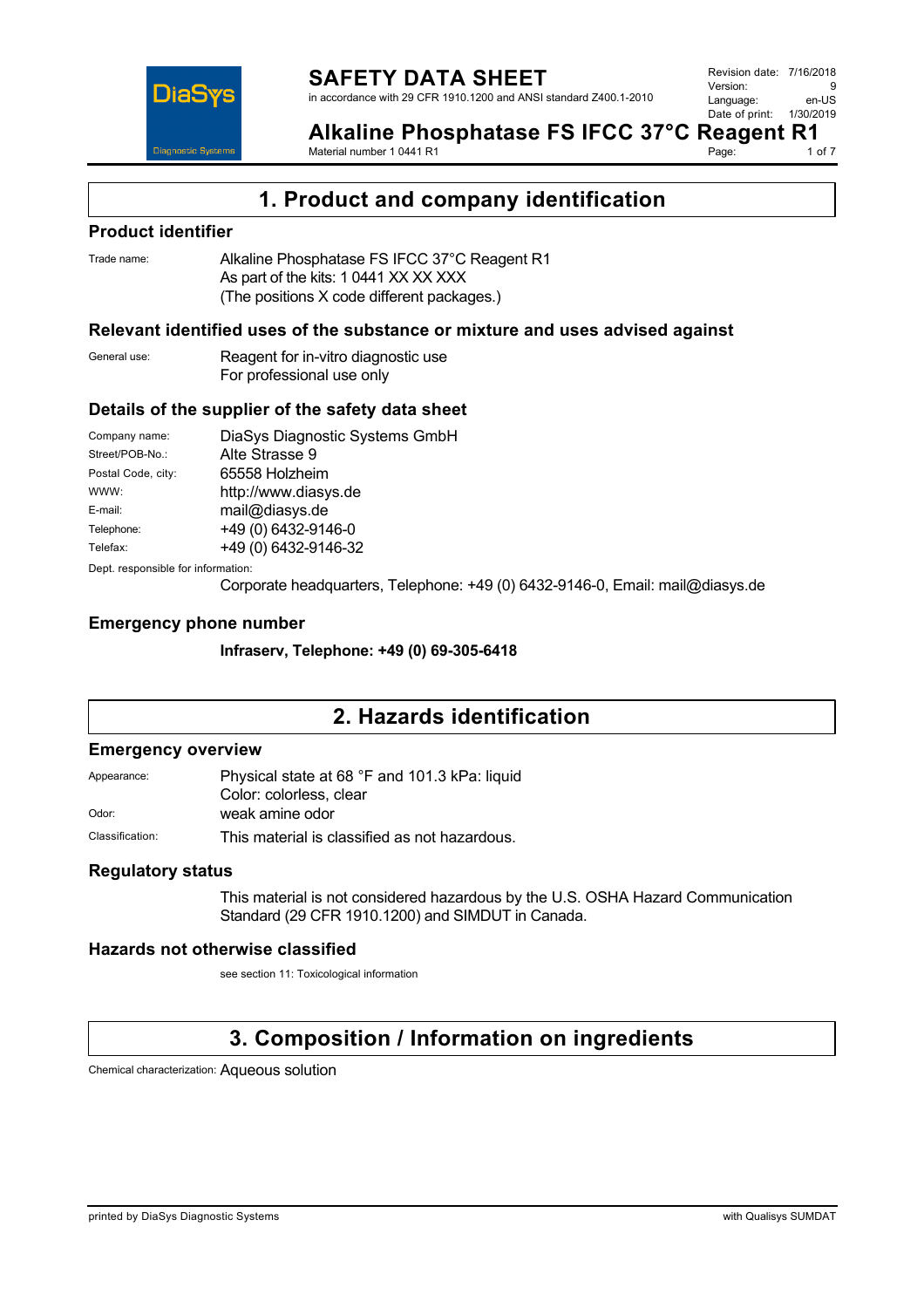

in accordance with 29 CFR 1910.1200 and ANSI standard Z400.1-2010

Page:

**Alkaline Phosphatase FS IFCC 37°C Reagent R1**<br>Material number 1.0441.R1 Material number 1 0441 R1

Relevant ingredients:

| CAS No.                | Designation                           | Content   | Classification                                                                                             |
|------------------------|---------------------------------------|-----------|------------------------------------------------------------------------------------------------------------|
| <b>CAS</b><br>124-68-5 | $2 - A$ mino $-2 -$<br>methylpropanol | $< 10 \%$ | Skin Irritation - Category 2. Eye Irritation -<br>Category 2A. Aquatic toxicity - chronic -<br>Category 3. |

Additional information: Contains Sodium azide (0.95 g/L) as preservative. Contains in traces also zinc.

## **4. First aid measures**

| In case of inhalation:  | Move victim to fresh air. If you feel unwell, seek medical advice.                                                                                                                                                                               |
|-------------------------|--------------------------------------------------------------------------------------------------------------------------------------------------------------------------------------------------------------------------------------------------|
| Following skin contact: | Change contaminated clothing. Remove residues with water. In case of skin irritation,<br>consult a physician.                                                                                                                                    |
| After eye contact:      | Immediately flush eyes with plenty of flowing water for 10 to 15 minutes holding eyelids<br>apart. Remove contact lenses, if present and easy to do. Continue rinsing.<br>In case of troubles or persistent symptoms, consult an opthalmologist. |
| After swallowing:       | Rinse mouth thoroughly with water. Do not induce vomiting without medical advice.<br>Have victim drink large quantities of water, with active charcoal if possible. Seek medical<br>attention.                                                   |

### **Most important symptoms/effects, acute and delayed**

After contact with skin: May cause skin irritation in susceptible persons. After eye contact: The product can cause irritation of the eyes.

### **Information to physician**

Treat symptomatically.

## **5. Fire fighting measures**

Flash point/flash point range:

### not combustible

Auto-ignition temperature: No data available

Suitable extinguishing media:

Product is non-combustible. Extinguishing materials should therefore be selected according to surroundings.

### **Specific hazards arising from the chemical**

Fires in the immediate vicinity may cause the development of dangerous vapors. In case of fire may be liberated: Nitrogen oxides (NOx), carbon monoxide and carbon dioxide.

Protective equipment and precautions for firefighters:

Wear self-contained breathing apparatus.

Additional information: Do not allow fire water to penetrate into surface or ground water.

## **6. Accidental release measures**

Personal precautions: Avoid contact with skin, eyes, and clothing. Do not breathe vapors. Wear appropriate protective equipment. In enclosed areas: Provide adequate ventilation.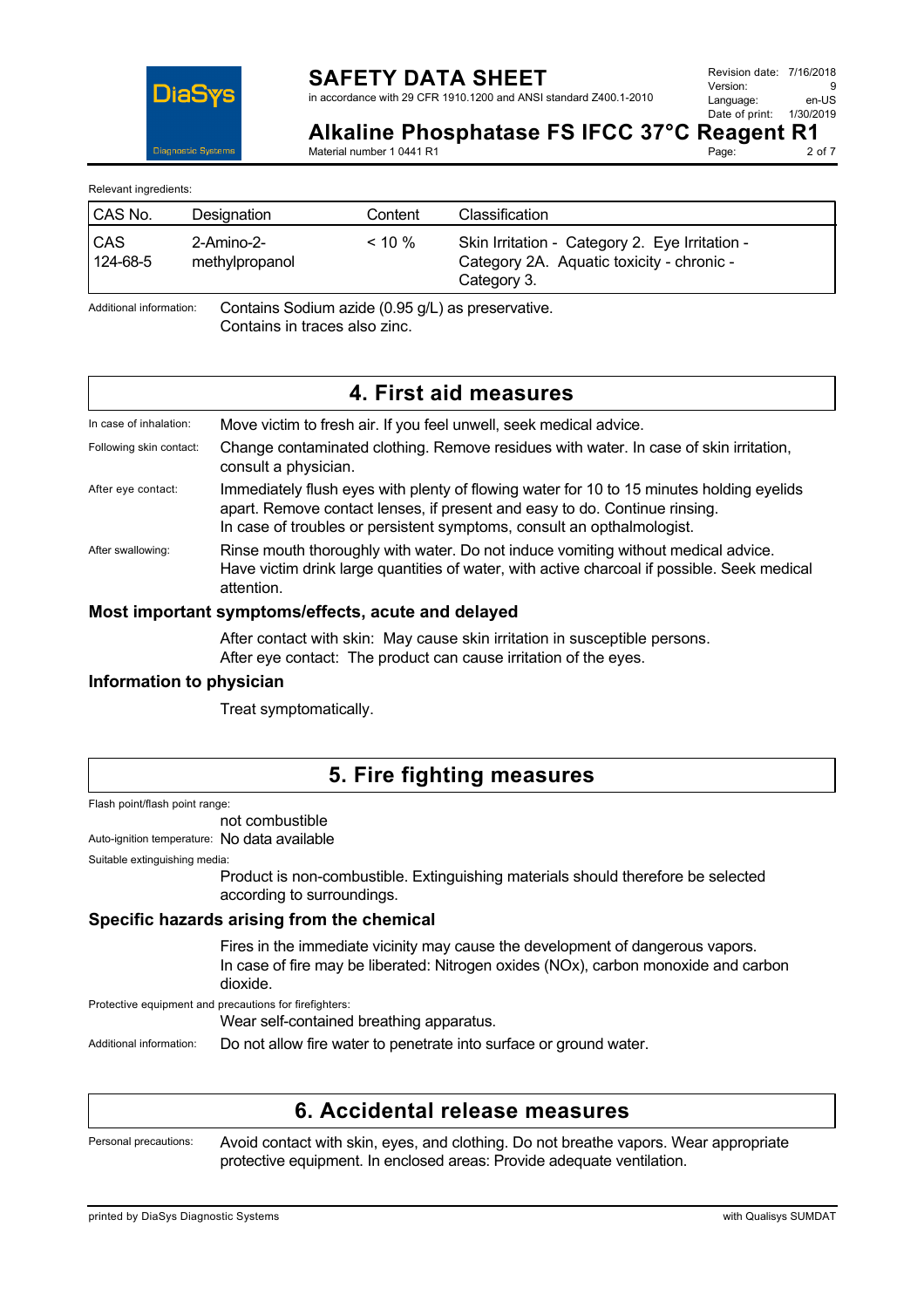

in accordance with 29 CFR 1910.1200 and ANSI standard Z400.1-2010

Revision date: 7/16/2018 Version: 9<br>Language: en-LIS Language: en-US<br>Date of print: 1/30/2019 Date of print:

Page:

**Alkaline Phosphatase FS IFCC 37°C Reagent R1**<br>Material number 1.0441 R1

Material number 1 0441 R1

Environmental precautions:

Do not allow to penetrate into soil, waterbodies or drains.

Methods for clean-up: Soak up with absorbent materials such as sand, siliceus earth, acid- or universal binder. Store in special closed containers and dispose of according to ordinance. Wash spill area with plenty of water.

## **7. Handling and storage**

### **Handling**

Advices on safe handling: Provide adequate ventilation, and local exhaust as needed. Avoid contact with skin and eyes. Keep all containers, equipment and working place clean. Do not breathe vapors. Wear appropriate protective equipment. Wash hands before breaks and after work. Do not eat, drink or smoke when using this product.

### **Storage**

Requirements for storerooms and containers:

Keep containers tightly closed and at a temperature between 35.6 °F and 46.4 °F. Protect from light. Do not freeze. Keep sterile.

Hints on joint storage: Do not store together with: Acids, alkalis.

## **8. Exposure controls / personal protection**

### **Engineering controls**

Provide good ventilation and/or an exhaust system in the work area. See also information in chapter 7, section storage.

### **Personal protection equipment (PPE)**

| Eye/face protection             | Tightly sealed goggles according to OSHA Standard - 29 CFR: 1910.133 or ANSI<br>Z87.1-2010. OSHA Standard - 29 CFR: 1910.133 or ANSI Z87.1-2003                                           |
|---------------------------------|-------------------------------------------------------------------------------------------------------------------------------------------------------------------------------------------|
| Skin protection                 | Wear suitable protective clothing.                                                                                                                                                        |
|                                 | Protective gloves according to OSHA Standard - 29 CFR: 1910.138. OSHA Standard - 29<br>CFR: 1910.138                                                                                      |
|                                 | Glove material: Nitrile rubber - Breakthrough time: >480 min.                                                                                                                             |
|                                 | Observe glove manufacturer's instructions concerning penetrability and breakthrough time.                                                                                                 |
| Respiratory protection:         | Respiratory protection must be worn whenever the TLV (WEL) levels have been exceeded.                                                                                                     |
| General hygiene considerations: |                                                                                                                                                                                           |
|                                 | Avoid contact with skin and eyes. Change contaminated clothing. Wash hands before<br>breaks and after work. Do not breathe vapors. Do not eat, drink or smoke when using this<br>product. |

## **9. Physical and chemical properties**

### **Information on basic physical and chemical properties**

| Appearance:     | Physical state at 68 °F and 101.3 kPa: liquid<br>Color: colorless, clear |
|-----------------|--------------------------------------------------------------------------|
| Odor:           | weak amine odor                                                          |
| Odor threshold: | No data available                                                        |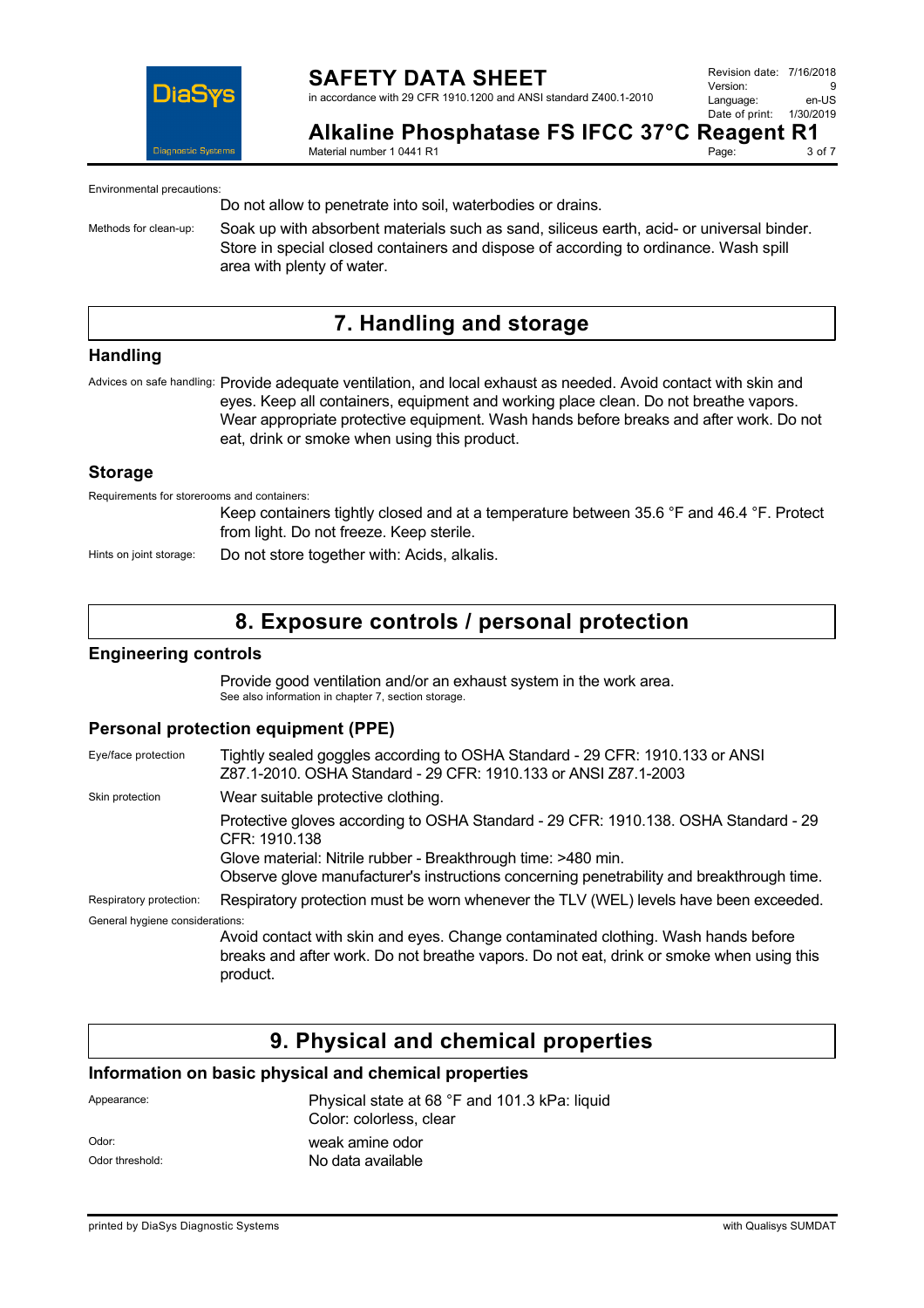

in accordance with 29 CFR 1910.1200 and ANSI standard Z400.1-2010

| Revision date: 7/16/2018 |           |
|--------------------------|-----------|
| Version:                 | q         |
| Language:                | en-US     |
| Date of print:           | 1/30/2019 |
|                          |           |

| Alkaline Phosphatase FS IFCC 37°C Reagent R1 |       |        |
|----------------------------------------------|-------|--------|
| Material number 1 0441 R1                    | Page: | 4 of 7 |

| pH value:                                | at 86 °F: 10.4                        |
|------------------------------------------|---------------------------------------|
| Melting point/freezing point:            | No data available.                    |
| Initial boiling point and boiling range: | No data available                     |
| Flash point/flash point range:           | not combustible                       |
| Evaporation rate:                        | No data available                     |
| Flammability:                            | No data available.                    |
| Explosion limits:                        | No data available                     |
| Vapor pressure:                          | No data available.                    |
| Vapor density:                           | No data available                     |
| Density:                                 | at 68 $\degree$ F: approx. 1.011 g/mL |
| Water solubility:                        | completely miscible                   |
| Partition coefficient: n-octanol/water:  | No data available                     |
| Auto-ignition temperature:               | No data available.                    |
| Thermal decomposition:                   | No data available                     |
| Additional information:                  | No data available                     |

# **10. Stability and reactivity**

| Reactivity:                        | No data available                                                                              |
|------------------------------------|------------------------------------------------------------------------------------------------|
| Chemical stability:                | Stable under recommended storage conditions.                                                   |
| Possibility of hazardous reactions | No hazardous reactions known.                                                                  |
| Conditions to avoid:               | Protect against heat /sun rays.                                                                |
| Incompatible materials:            | Acids, alkalis                                                                                 |
| Hazardous decomposition products:  | No hazardous decomposition products when regulations for storage and handling are<br>observed. |
| Thermal decomposition:             | No data available                                                                              |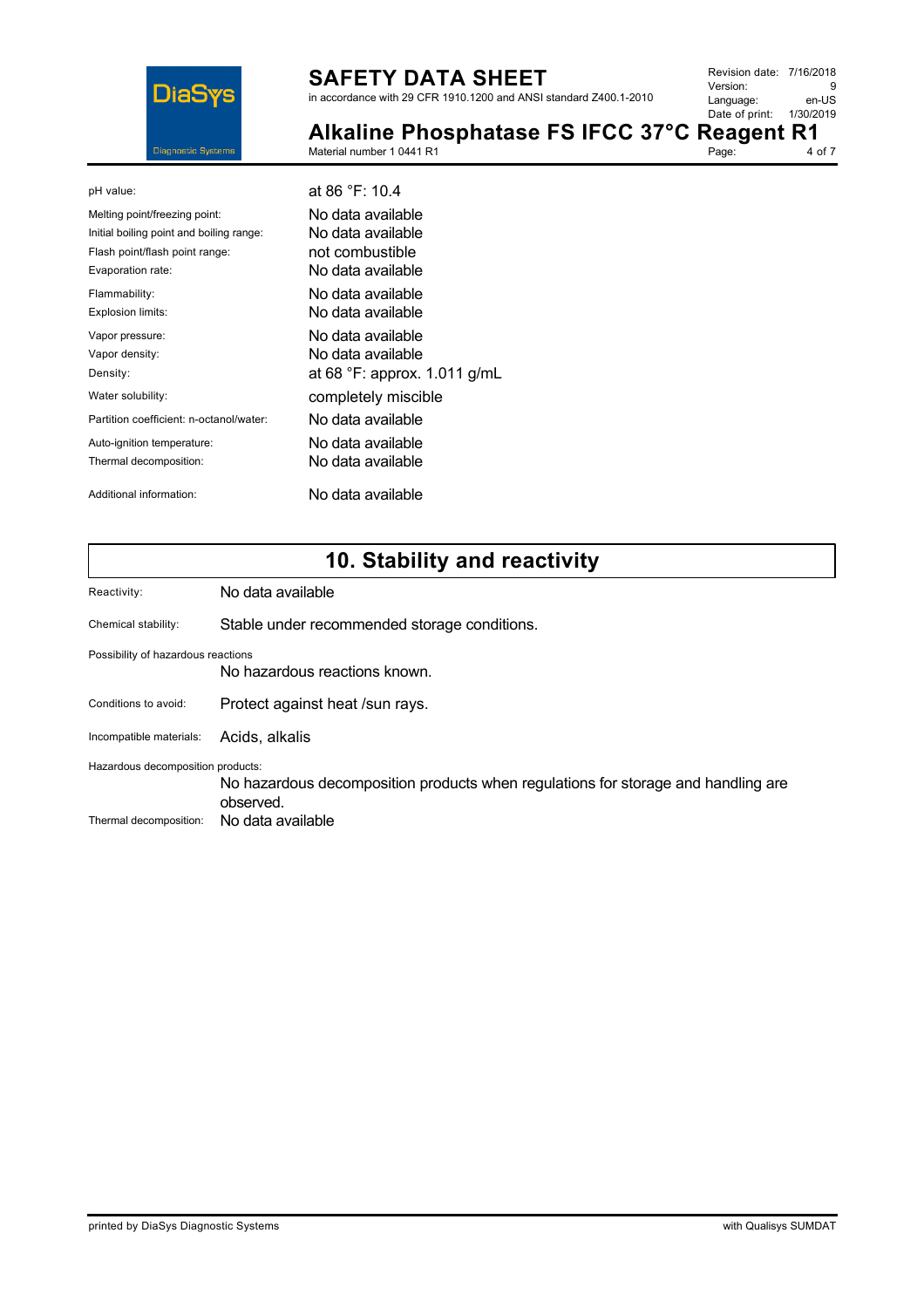

in accordance with 29 CFR 1910.1200 and ANSI standard Z400.1-2010

Revision date: 7/16/2018 Version: 9<br>Language: en-US Language: en-US<br>Date of print: 1/30/2019  $Date$  of print:

Alkaline Phosphatase FS IFCC 37°C Reagent R1<br>Material number 1 0441 R1 Material number 1 0441 R1

5 of 7

**11. Toxicological information**

### **Toxicological tests**

| Toxicological effects: | Acute toxicity (oral): Lack of data.                                                                                                                                                                         |
|------------------------|--------------------------------------------------------------------------------------------------------------------------------------------------------------------------------------------------------------|
|                        | Acute toxicity (dermal): Lack of data.                                                                                                                                                                       |
|                        | Acute toxicity (inhalative): Lack of data.                                                                                                                                                                   |
|                        | Skin corrosion/irritation: Lack of data.                                                                                                                                                                     |
|                        | Serious eye damage/irritation: Lack of data.                                                                                                                                                                 |
|                        | Sensitisation to the respiratory tract: Lack of data.                                                                                                                                                        |
|                        | Skin sensitisation: Lack of data.                                                                                                                                                                            |
|                        | Germ cell mutagenicity/Genotoxicity: Lack of data.                                                                                                                                                           |
|                        | Carcinogenicity: Lack of data.                                                                                                                                                                               |
|                        | Reproductive toxicity: Lack of data.                                                                                                                                                                         |
|                        | Effects on or via lactation: Lack of data.                                                                                                                                                                   |
|                        | Specific target organ toxicity (single exposure): Lack of data.                                                                                                                                              |
|                        | Specific target organ toxicity (repeated exposure): Lack of data.                                                                                                                                            |
|                        | Aspiration hazard: Lack of data.                                                                                                                                                                             |
| Other information:     | Contains Sodium azide (0.95 g/L):                                                                                                                                                                            |
|                        | After resorption of toxic quantities: headache, dizziness, nausea, cough, vomiting,<br>spasms, breathing paralysis, CNS disorders, low blood pressure, cardiovascular failure,<br>unconsciousness, collapse. |
| <b>Symptoms</b>        |                                                                                                                                                                                                              |

After contact with skin: May cause skin irritation in susceptible persons. After eye contact: The product can cause irritation of the eyes.

# **12. Ecological information**

### **Ecotoxicity**

Further details: No data available

### **Mobility in soil**

No data available

### **Persistence and degradability**

Further details: No data available

### **Additional ecological information**

General information: Do not allow to enter into ground-water, surface water or drains.

## **13. Disposal considerations**

### **Product**

Recommendation: Special waste. Dispose of waste according to applicable legislation.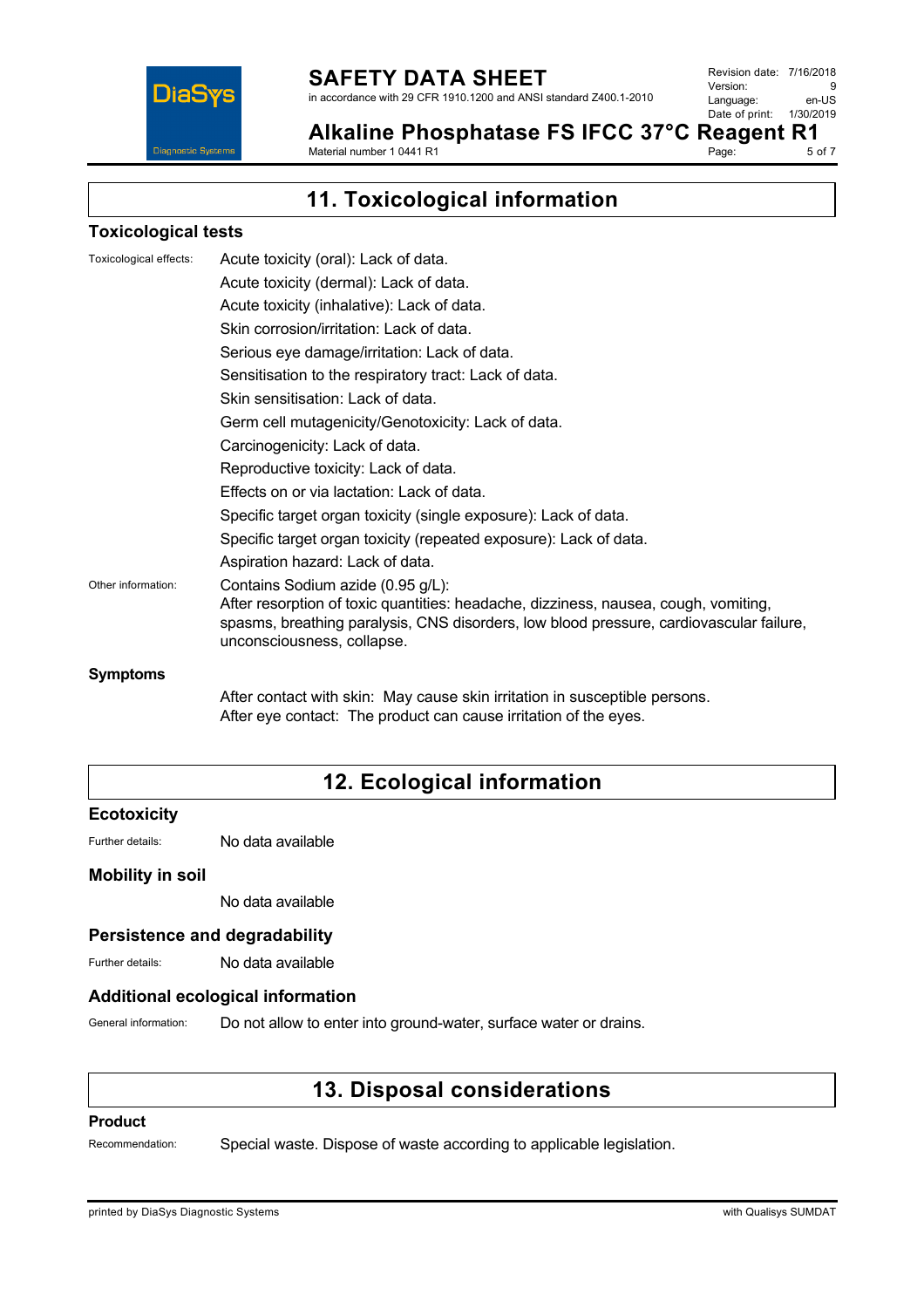in accordance with 29 CFR 1910.1200 and ANSI standard Z400.1-2010

| Revision date: 7/16/2018 |           |
|--------------------------|-----------|
| Version:                 | 9         |
| Language:                | en-US     |
| Date of print:           | 1/30/2019 |



**Alkaline Phosphatase FS IFCC 37°C Reagent R1**<br>Material number 1 0441 R1 Material number 1 0441 R1

Page:

### **Contaminated packaging**

Recommendation: Dispose of waste according to applicable legislation. Non-contaminated packages may be recycled.

### **Additional information**

Discharge into the environment must be avoided.

## **14. Transport information**

### **USA: Department of Transportation (DOT)**

Proper shipping name: Not restricted

### **Sea transport (IMDG)**

Proper shipping name: Not restricted Marine pollutant: no

### **Air transport (IATA)**

Proper shipping name: Not restricted

### **Further information**

No dangerous good in sense of these transport regulations.

### **15. Regulatory information**

### **National regulations - U.S. Federal Regulations**

2-Amino-2-methylpropanol: TSCA Inventory: listed TSCA HPVC: not listed

6

### **National regulations - U.S. State Regulations**

2-Amino-2-methylpropanol: Massachusetts Haz. Substance codes:

Pennsylvania Haz. Substance code: -

### **National regulations - Great Britain**

Hazchem-Code:

## **16. Other information**

| Hazard rating systems:<br>$\bf{0}$<br>0     | NFPA Hazard Rating:<br>Health: 1 (Slight)<br>Fire: 0 (Minimal)<br>Reactivity: 0 (Minimal)                                                                         |                                                                |                                |
|---------------------------------------------|-------------------------------------------------------------------------------------------------------------------------------------------------------------------|----------------------------------------------------------------|--------------------------------|
|                                             | HMIS Version III Rating:<br>Health: 1 (Slight)<br>Flammability: 0 (Minimal)<br>Physical Hazard: 0 (Minimal)<br>Personal Protection: $X =$ Consult your supervisor | <b>HEALTH</b><br><b>FLAMMABILITY</b><br><b>PHYSICAL HAZARD</b> | $\mathbf{0}$<br>$\vert$ 0<br>х |
| Reason of change:<br>Date of first version: | General revision<br>6/22/2011                                                                                                                                     |                                                                |                                |